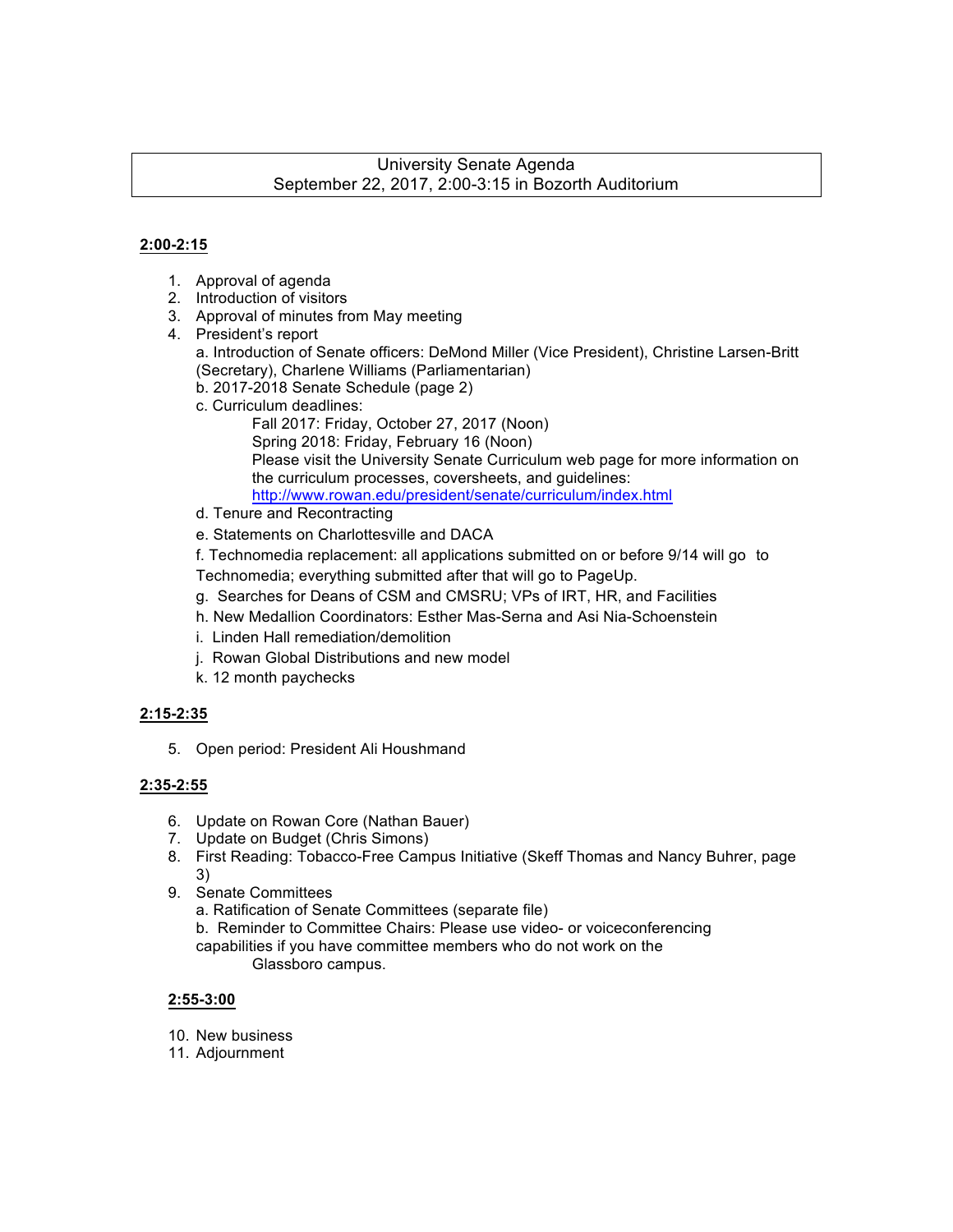# **CALENDAR for 2017-2018**

| <b>Senate Executive</b><br>(Meetings held in the University<br>Senate Conference Room 326<br>Campbell Library, 2:00-3:30 pm) | <b>University Full Senate</b><br>(Meetings held at Rowan Hall<br>Auditorium, 2:00-3:15 pm) | <b>University Assembled</b><br><b>President Ali Houshmand</b><br><b>Tohill Theater - Bunce</b><br>Hall |
|------------------------------------------------------------------------------------------------------------------------------|--------------------------------------------------------------------------------------------|--------------------------------------------------------------------------------------------------------|
| Friday, September 8                                                                                                          | Friday, September 22 (Bozorth)                                                             | October 20, 2017<br>2 pm                                                                               |
| Friday, October 6                                                                                                            | Friday, October 13                                                                         | April 27, 2018<br>2 pm                                                                                 |
| Friday, November 10                                                                                                          | Friday, November 17                                                                        |                                                                                                        |
| Friday, December 1                                                                                                           | Friday, December 8                                                                         | <b>Commencement</b>                                                                                    |
| Friday, January 19                                                                                                           | Friday, February 16                                                                        | Monday-Friday                                                                                          |
| Friday, February 23                                                                                                          | Friday, March 9                                                                            | May 7-11, 2018                                                                                         |
| Friday, March 30                                                                                                             | Friday, April 13                                                                           |                                                                                                        |
| Friday, May 4                                                                                                                | Tuesday, May 15<br>(all-day meeting)                                                       |                                                                                                        |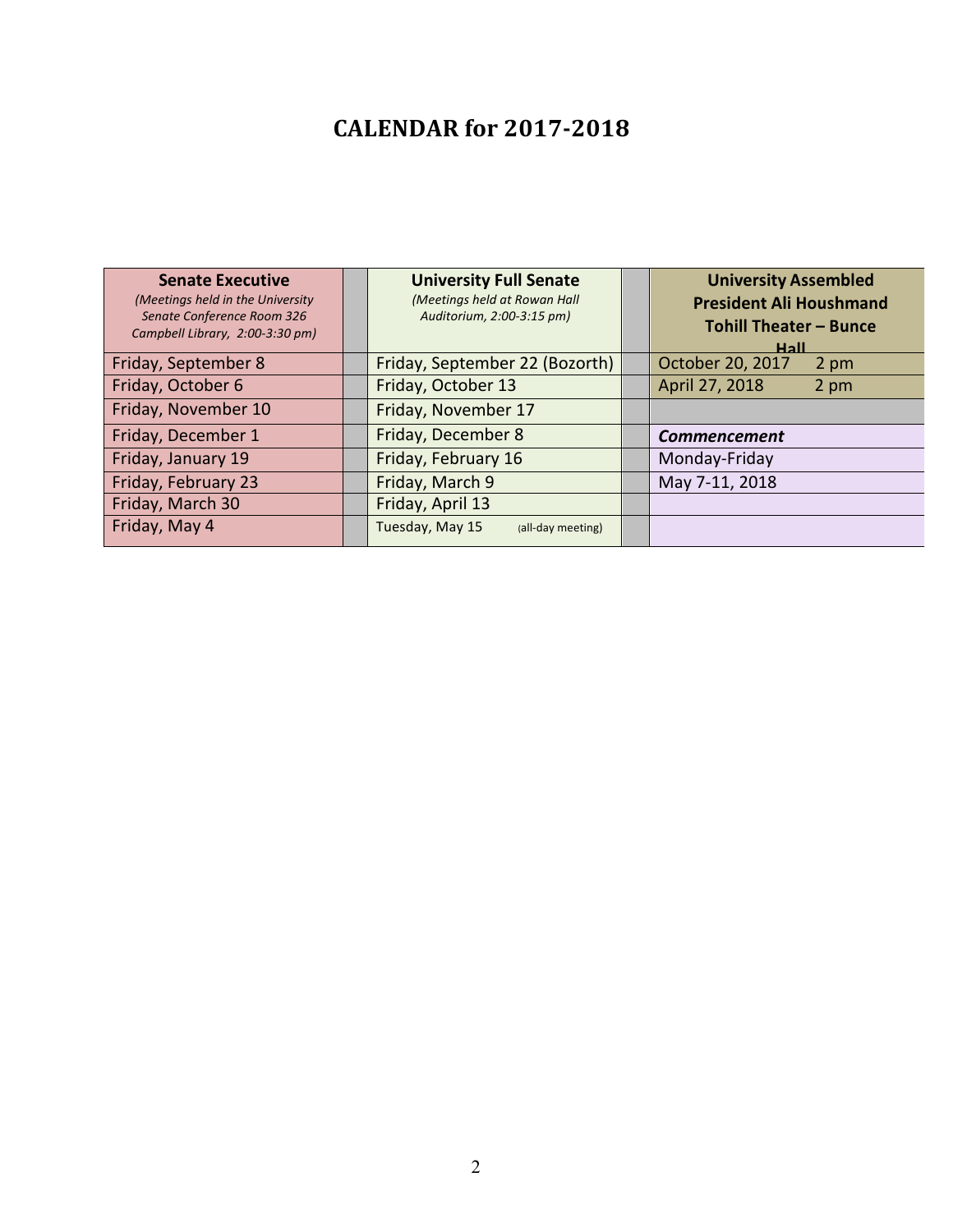# **Proposed changes to Rowan University Smoking Policy: Rowan University Policy (Glassboro Campuses, SOM and CMSRU)**

Title: *Smoke and Tobacco-free Environment*

Subject: *Student Life* Policy No: *SL: XXXXXXX* Applies: *University-Wide* Issuing Authority: *President* Responsible Officers: President and *Vice President for Student Life and Dean of Students*

Adopted: Last Revision: *08/10/2016* Last Reviewed:

#### I. PURPOSE

This policy provides guidelines regarding the prohibition of smoking and the use of tobacco or tobacco-like products in university buildings and on university grounds in compliance with New Jersey state law and applicable regulations and in compliance with University policy.

#### II. ACCOUNTABILITY

The President, the Vice President for Student Life and Dean of Students shall implement and ensure compliance with this policy.

#### III. APPLICABILITY

This policy applies to all Rowan University faculty, staff, students, and visitors to all Rowan University campuses, buildings and grounds. This policy does not apply to people in Nicotine Replacement Therapy as part of a smoking cessation treatment.

#### IV. DEFINITIONS

- 1.*Electronic smoking device* an electronic device that can be used to deliver nicotine or other substances to the person inhaling from the device, including, but not limited to, an electronic cigarette, cigar, cigarillo, hookah or pipe.
- 2.*Smoking* the burning of, inhaling from, exhaling the smoke from, or the possession of a lighted cigar, cigarette, pipe or any other matter or substance which contains tobacco or any other matter that can be smoked, or the inhaling or exhaling of smoke or vapor from an electronic smoking device.
- 3.*Smokeless Products* Chewing tobacco (loose leaf, plug, or twist and may come in flavors)<sup>;</sup> Snuff (moist, dry, or in packets [U.S. snus]); Dissolvable (lozenges, sticks, strips, orbs).

#### V. REFERENCES